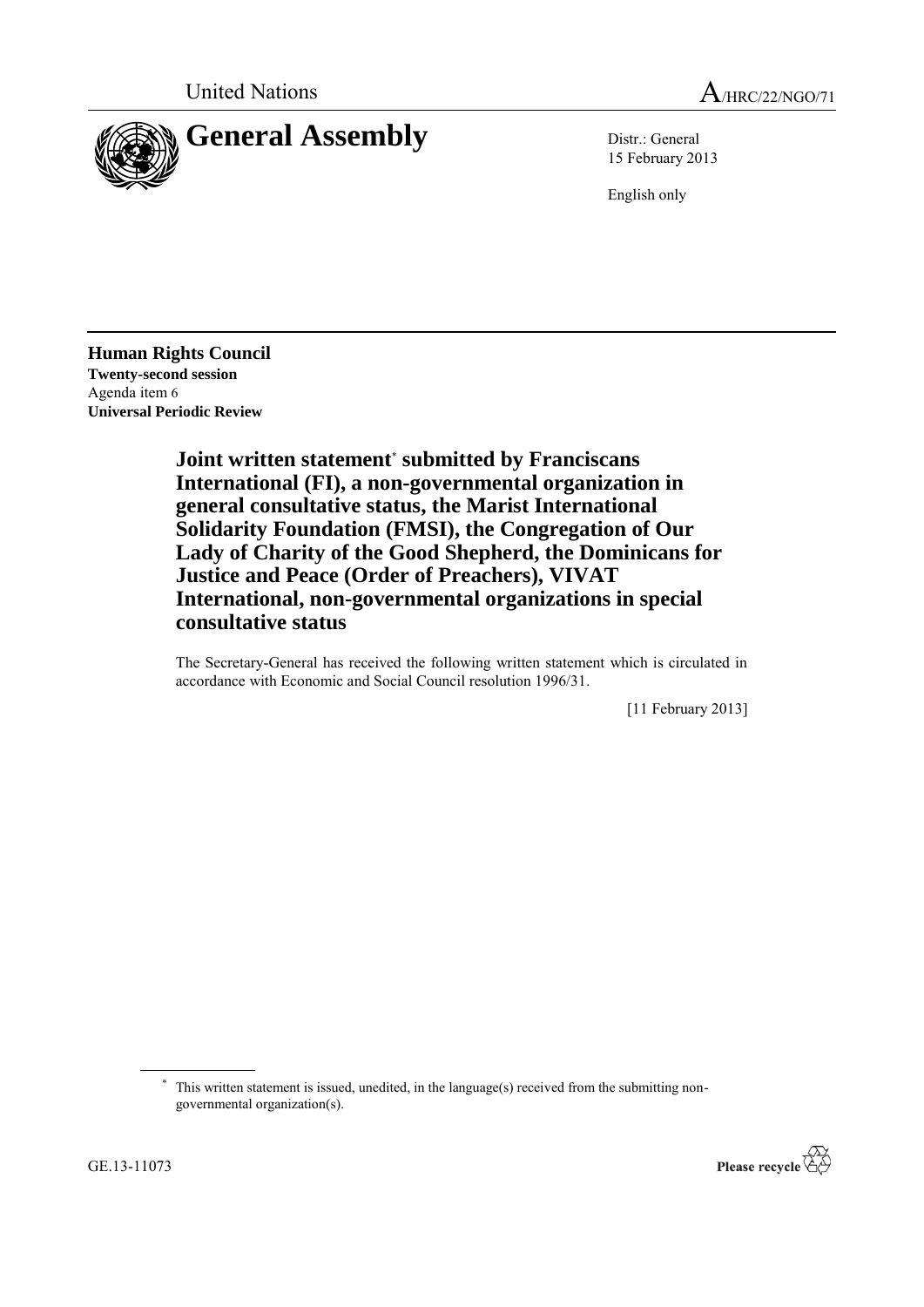# **Consideration of the UPR report for Sri Lanka**

Marist International Solidarity Foundation (FMSI), Franciscans International (FI), The Congregation of Our Lady of Charity of the Good Shepherd and the Dominicans for Justice and Peace (Order of Preachers) and VIVAT International would like to welcome the adoption of the Universal Periodic Review (UPR) and the commitment of the Government of Sri Lanka on their implementations. We would like to express our views on four key human rights issues in Sri Lanka: 1) Internally Displaced Persons (IDPs); 2) Peace and Reconciliation; 3) the Rights of the child; 4) Persons with disabilities.

## **Internally displaced persons (IDPs)**

We acknowledge that in the past four years, the Government of Sri Lanka has made some progress resettling IDPs, in particular, through their demining programmes. Furthermore, the implementation of certain safeguards aimed at protecting the human rights of IDPs, including the returning of possessions of IDPs, is also commendable. However, it is difficult to obtain the latest and reliable number of IDPs in Sri Lanka. Despite the closure of Menik Farm, the number of IDPs is estimated at 93.000 as end of November 2012 . These numbers are inconsistent with the government's statement indicating that IDPs will cease to exist by the end of 2012.

We would like to draw the attention of the Council to the situation of the IDPs in Mullikulam in Mannar District. According to our source, in the beginning of January 2013, there are still 212 families mostly farmer and fishermen. They were forced to leave their villages in 2007. With the strong presence of military in their village, it is alleged that their houses are used by the military forces. Despite the end of war in 2009, they are prevented from returning to their houses. Until today, they live in temporary shelters, without proper assistance from the government. While in Vidayathalthivu, in Mannar district though the people have returned to their land the government has not started any housing projects. In another case, the fishermen who were returned to their place of origin, especially in Mannar and Jaffna regions, are obliged to obtain a pass to go fishing. This treatment is different from the fishermen in the south. These situations are examples of several in which the government of Sri Lanka has failed to produce any durable solutions for the remaining IDPs. IDPs continue to face considerable difficulties gaining access to food, housing, health care, social services and security. They are often denied access to their livelihood and often have various restrictions limiting their civil rights imposed on them by the authorities.

The continued military influence on civilian lives is one of the biggest impediments to the resettlement of IDPs. The military has imposed restrictions on the IDP's movements, rights to peaceful assembly and has limited their access to places of worship. Not only does this impinge on the fundamental rights of the IDP, it also creates insecurity and discontent among the IDPs. This in turn will inhibit national reconciliation in the future.

Although it is encouraging that the international community is aware of the situation of IDPs in Sri Lanka, many of the recommendations made by the States to uphold the human rights of IDPs lack the specificity needed for Sri Lanka to take any purposeful action.

## **Peace and reconciliation**

We welcome the Government of Sri Lanka's acceptance of recommendations to promote national reconciliation through national dialogues in which all religious and ethnic dominations are given an equal say in matters that affect them and their country. However, we are concerned over the rejection of the recommendations calling on the government to initiate an inclusive dialogue which would guarantee minority representatives on issues of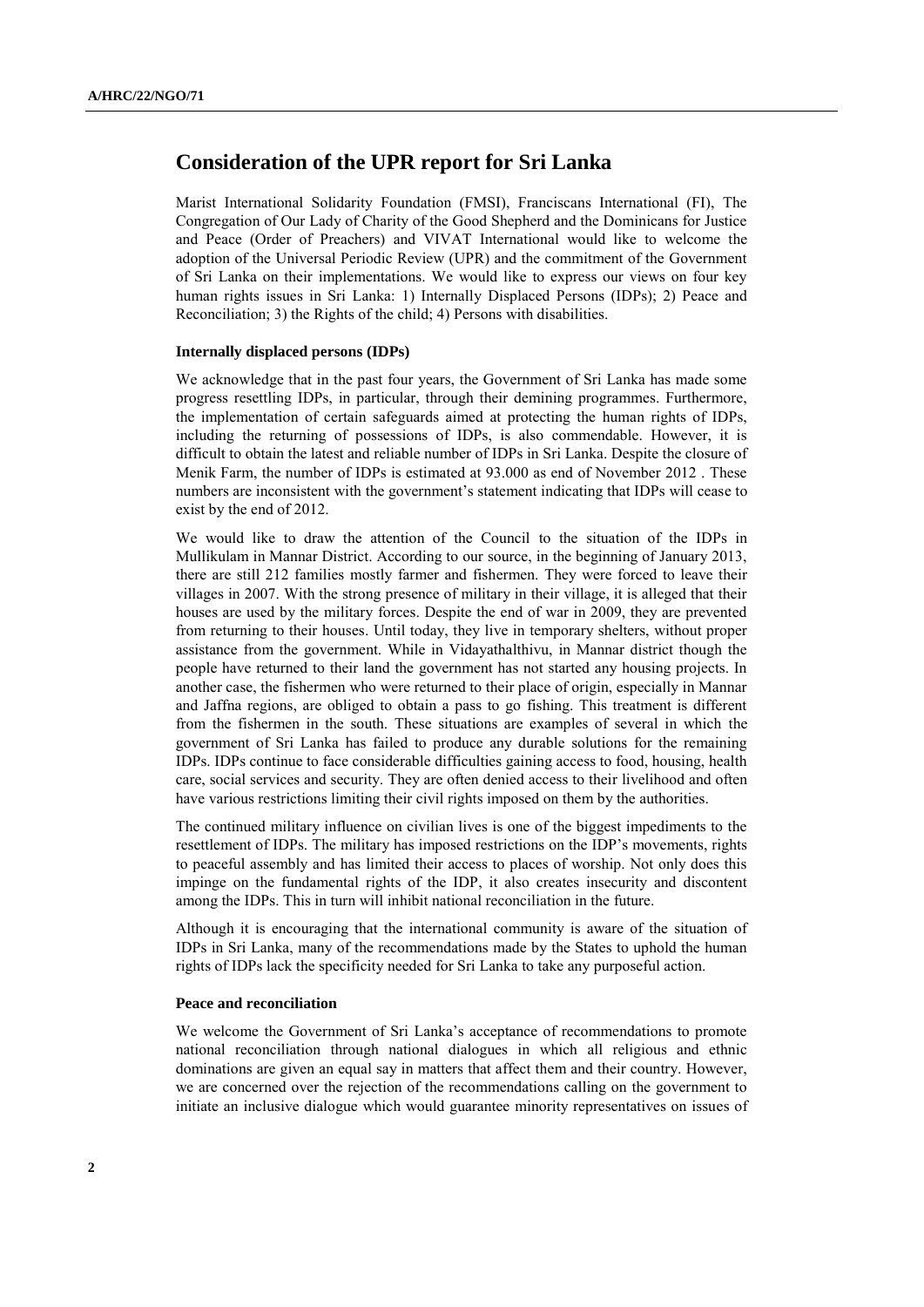governance to take further steps to increase participation of Sri Lankan Muslims in the reconciliation process and national efforts of economic, social and cultural integration .

We believe that the reconciliation can take place if the government respect the cultural and religious diversity of each community. However, we are deeply concerned with the actions of the government in Mullaitivu district. It is alleged that in this region 89 Tamil villages were being renamed in Sinhala, 367 Hindu temples have been demolished.

The task force appointed by the Government of Sri Lanka to oversee the implementation of the recommendations made by the LLRC was making progress, the task force had, on his own admission, selected only 33 recommendations out of the 135 listed by the LLRC, for implementation at the national level. Reconciliation cannot come through as long as the armed forces are present in the north. The occupation by the armed forces affects the normal civilian activities, including resettlement, education, religious and cultural activities and free access to resources such as agricultural and fishing zones

#### **Rights of the child**

On the international level, Sri Lanka has acceded to most international instruments targeted at protecting child rights, such as the UN Convention on the Rights of the Child and the UN Convention Concerning the Prohibition and Immediate Action for the Elimination of the Worst Forms of Child Labour. During the 2nd UPR cycle of Sri Lanka, the Council welcomed the implementing of several legislations to protect and uphold the welfare and rights of children. Sri Lanka's acceptance of most of the recommendations regarding children's rights is laudable and this reflects its commitment to defend and support the children of the country.

However, there are still some issues that require more attention from the government. The education system in Sri Lanka must be designed in a way that provides stability and consistency for the ever-changing needs of children. Most importantly, children in rural areas must be given equal opportunities and resources as their counterparts in the larger cities. In order to achieve this, teachers need to be well-trained and well paid in both rural and city schools. Financial incentives should also be provided for vulnerable and disadvantaged children as incentives for their families to send their children to school.

The increasing number of child sexual abuse cases is another matter of grave concern. It is imperative that the government of Sri Lanka educate both the children and adults on preventative and protective measures. Furthermore, reporting agencies must be set up, not only to facilitate the protection of children against all forms of sexual abuse but also to ensure that abusers can be prosecuted.

The Sri Lankan government needs to pay more attention to the psychological wellbeing of children in the country and provide assistance where needed. Three decades of ethnic conflict has no doubt had a negative impact on the mental health of children. Furthermore, children who are physically or sexually abused would be more susceptible to post traumatic stress disorders. In order for the government to engage in any meaningful long term national reconciliation process, it is crucial that it works together with civil society to facilitate the psychological, mental and spiritual recovery of children so as to help them reintegrate into society.

## **Rights of people with disabilities**

It is disappointing that Sri Lanka as once again refused to accept the recommendation to ratify the United Nations Convention on the Rights of the Persons with disabilities (128.14). The government's commitment to improve the rights of the persons with disabilities is not reflected in reality. The government must ensure that its programs and measures are not only made known to the public, but are also easily accessible. The lack of